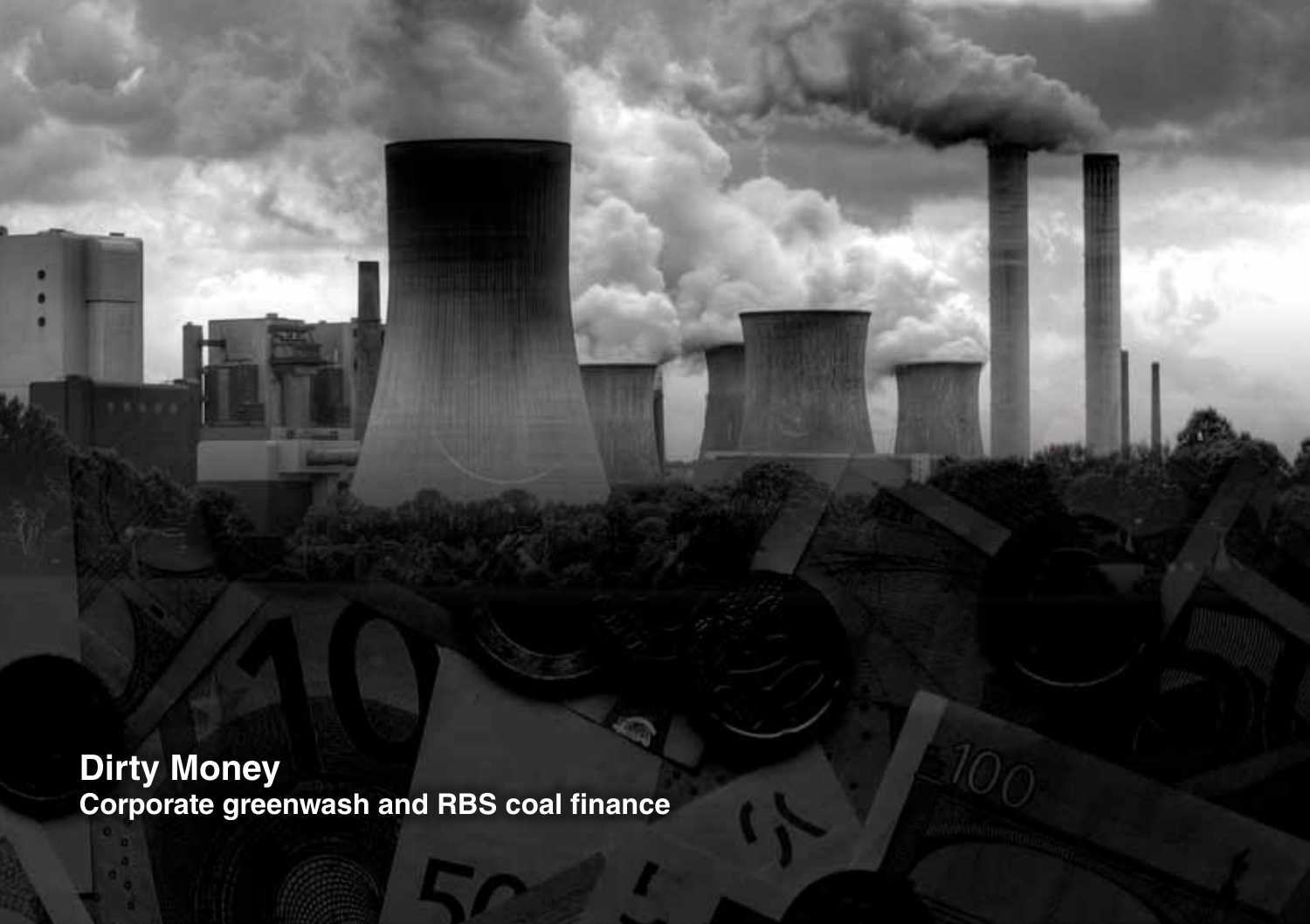# Dirty Money Corporate greenwash and RBS coal finance



Executive summary

- Appendix II
- **Endnotes**
- 1. Fossil fuels and finance
- 2. Latest data: RBS coal finance 2008-10
- 3. Case studies
- 4. Ongoing efforts to rein in RBS' climate impact
- 5. Energy financing: head-to-head with RBS
- 6. Conclusions and recommendations

Appendix I

#### Pages

- 2 4 8
- 12 16
- 20 27 28

Report authors: Mel Evans and Kevin Smith.

Additional research by Annie Sartor (Rainforest Action Network). This report has benefitted from the comments and feedback of: Louise Hazan (People & Planet), Liz Murray (World Development Movement Scotland) and Ruth Potts (New Economics Foundation).

Design by Anna Galkina. Cover image of coal power station by Bruno D Rodrigues.

Available online at: www.platformlondon.org/dm.pdf

To contact the authors or sign up to the PLATFORM Newsletter, email info@platformlondon.org

www.platformlondon.org www.facebook.com/platformlondon Follow us on Twitter @platformlondon





UK TAR SANDS **No. 4** 

**RANKTrack** 

economics as if people and the planet mattered

people & planet tudent action on world poverty and the environm

nef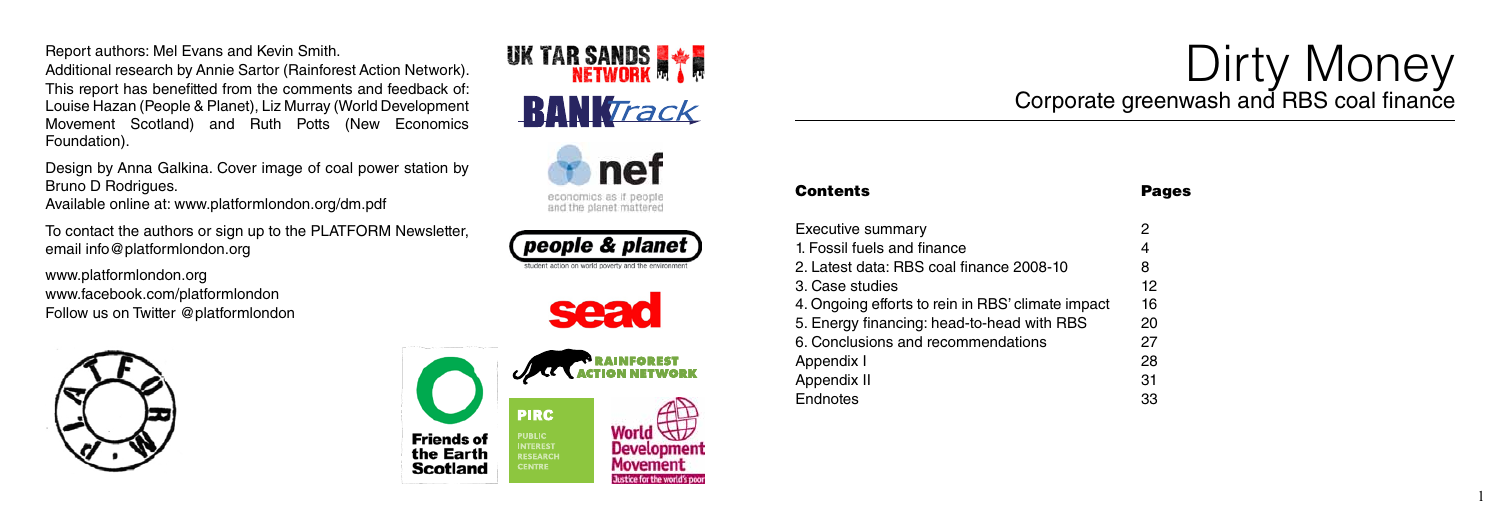All international banks were ranked according to the amount of finance they had been involved in providing to the 20 biggest coal mining operators and the 20 biggest generators of coal-based electricity. For the 20 largest coal companies, RBS was ranked 8th out of 35, with HSBC ranking 10th, and Barclays 29th. For the 20 largest coal-based electricity generators, RBS was ranked 3rd, with Barclays coming 4th and HSBC 11th out of 69.

### Executive summary

All over the world, diverse groups from community activists to schoolchildren, small businesses to faith-based networks, are starting to take action on climate change. Big business is following suit, but often with tactics that bring their integrity into question. Climate change is being used to create a new kind of brand identity, without any of the fundamental changes needed to tackle the root causes of the problem itself – the use of fossil fuels.

This report takes the case of the Royal Bank of Scotland, an international bank with interests across the fossil fuel sector that is promoting itself as a genuine actor in climate change efforts. Using Bloomberg data this report compares RBS' environmental rhetoric with the bank's financing of coal companies around the world in the last three years, and examines the

efforts of civil society to date to pressure the bank to adopt more climate-friendly policies.

RBS was recapitalised by the UK taxpayer from 2008 onwards, following major losses due to their reckless financial practices. Now, in 2011, the British public faces massive spending cuts. The taxpayers' money used to bail out the banks could have supported the welfare services now being decimated; the bailed out banks have a debt of obligation to invest in socially useful rather than socially harmful projects.

This report finds that in the years from 2008 to 2010 inclusive, RBS was involved in providing finance worth €791.8 million to companies listed in the world's 20 biggest operators of coal mines, and in the same period was involved in providing finance worth €7,201.8 million to companies listed in the world's 20 biggest generators of coal-based electricity. The combined total financing of coal that RBS has been involved in is almost €8 billion.

### **'Dirty Money' recommends that RBS:**

• Recognises that its biggest impact on climate change is through the nature of the companies and projects to whom it is providing finance.

• Calculates and discloses the carbon emissions embedded in its provision of finance to fossil fuel companies, and adopt a strategy to bring about a year on year reduction of those embedded emissions.

• Designs and adopts sectoral polices for companies or projects operating in particularly problematic fossil fuel sectors, such as tar sands extraction in Canada, drilling for oil in the Arctic and the provision of loans to support new coal operations.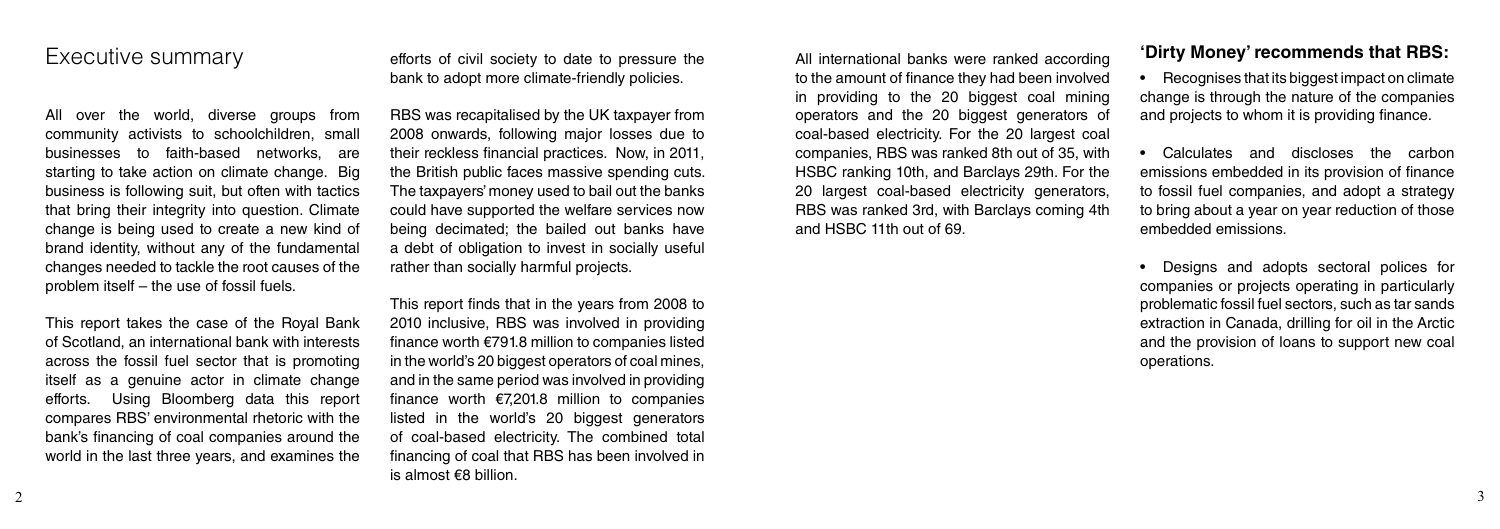that in a two year period, RBS helped provide loans of almost US\$16 billion to coal-related companies, more than any other UK bank.<sup>2</sup>

• In 2010, the report 'Cashing in on Tar Sands – RBS, UK Banks and Canada's 'blood oil' examined RBS' controversial links to oil companies involved in tar sands extraction in Canada. In the two year period examined, RBS led underwriting for over US\$7.5 billion in loans to tar sands related companies, over 5 times more than Barclays and over eleven times more than HSBC.<sup>3</sup>

• In 2010, the Sunday Herald ran a front cover exposé showing that RBS had provided nearly £13 billion worth of funding to the oil and gas industries in the two years after it was bailed out by the UK public.<sup>6</sup>

• Two reports, 'Towards a Royal Bank of Sustainability: protecting taxpayers' interests; cutting carbon risk' 4 and 'A Bank for the Future – maximising public investment in a low carbon economy'<sup>5</sup> argued that taxpayers' investment, made by bailing out the bank, would be better served by the bank shifting its investment strategy away from fossil fuels and

towards financing the transition to a low carbon economy.

### **How RBS is covering its dirty lending tracks**

In 2006, RBS was still proudly proclaiming its fossil fuel expertise on its website theoilandgasbank. com. Five years later, after enormous amounts of negative publicity and with an increasingly climate-conscious population in the UK, the bank is taking a very different approach to its public positioning on fossil fuel finance. The Oil and Gas Bank website has been taken down, and glossy leaflets have been printed and distributed that proclaim that they use 'green energy' in the UK, and that they are involved in financing renewable energy. More recently,

• In 2008, 'Cashing in on Coal – RBS, UK banks and the global coal industry', showed

### Part 1: Fossil fuels and finance

Despite the fact that there is not a single lump of coal or drop of oil to be found beneath the streets of London, the City acts as one of the international capitals of the fossil fuel industry. Companies operate here to take advantage of the complex web of financial, political and legal services that allow them to mine and drill in many other parts of the world. Only a handful of the bigger companies have sufficient financial resources available to pay for the new infrastructure necessary to expand their operations. In the UK, the high street bank that has been most heavily involved in financing the hydrocarbon industry is the Royal Bank of Scotland.

#### **How a high street bank is financing fossil fuels**

At first glance, a high street bank's impacts on climate change might look minor. Carbon emissions appear comparatively low, primarily caused by computer screens and business trips. Yet RBS's products are not only bank statements and analysts' reports. Banks are providers of financial services including loans, investments and accounts; to corporations as well as to individuals. These services play a central role in the exploration, production and transportation of fossil fuels. While 'internal' emissions from the bank's own energy use are relatively low, the carbon emissions 'embedded' within its financing deals are staggering, to the extent that a report calculated that in 2006, RBS' 'embedded' emissions were greater than the total emissions of Scotland itself.1

#### **RBS's dirty lending portfolio**

Since then, a series of reports have looked at RBS involvement in providing finance to the fossil fuel industry.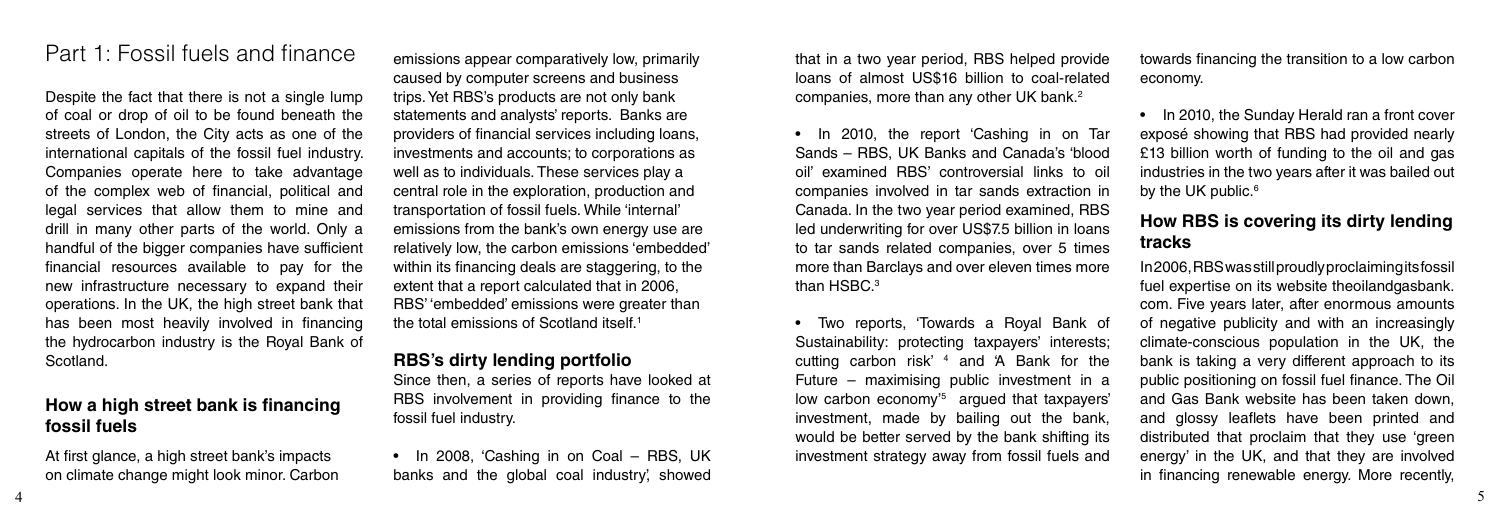7

RBS has sponsored Climate Week, a UK-wide initiative that will start at the time of this report being published, in March 2011.

While RBS' public relations strategy has become more climate-conscious, the findings of this report show that it is not necessarily matched by a significant change in RBS' willingness to finance those companies and industries that are most heavily involved in exploiting fossil fuels and exacerbating climate change.

#### **Financing coal: the wrong thing to do**

This report looks specifically at coal finance, as a means of questioning RBS sponsoring a high profile climate change event, Climate Week, while providing massive ongoing finance to a sector that is causing so much damage to the climate.

According to James Hansen, director of NASA's Goddard Space Institute and climate activist, ending emissions from coal "is 80% of the

solution to the global warming crisis."7 This argument is based on the fact that the amount of carbon locked up in coal is far greater than that of oil and gas, and that the amount of remaining coal reserves is much larger than the amount of remaining oil and gas reserves. In February 2011, a study led by a Harvard University researcher sought to quantify the 'hidden' costs of the US' dependence on power generated by coal, such as elevated rates of cancer and other illnesses in coal-mining areas, environmental damage and lost tourism opportunities in coal regions where mountaintop removal is practiced, and climate change resulting from elevated emissions of carbon dioxide from burning the coal. The report calculated that the hidden cost to the US economy of burning coal was US \$345 billion annually.<sup>8</sup>

#### **The power of the finance sector; for better or worse**

The magnitude of the threat of climate change necessitates the involvement of all sectors of society. The finance sector plays a key role in either enabling positive developments to take place or, alternatively, making possible more of the destructive practices that have taken us to the edge of global catastrophe. Resisting transition in the face of the challenge of climate change is behaviour that future generations will view as incomprehensible. But to actively appropriate the discourse and language around climate change action while simultaneously actively extending support for climate destructive industries and practices is totally reprehensible.

The following sections will examine in greater detail how RBS' ongoing provision of finance to the coal sector is entirely incongruous with its public support for initiatives, like Climate Week, that are attempting to address climate change.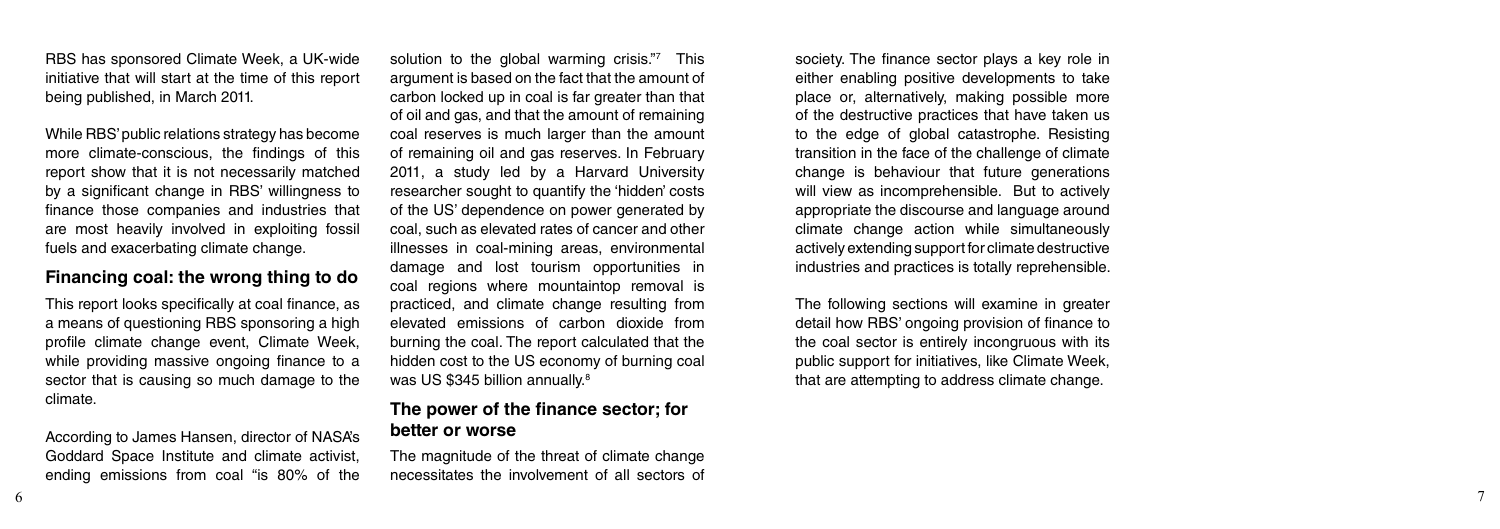9

The data has been compiled using a Bloomberg Terminal, a computer system provided by the company Bloomberg that enables financial professionals to monitor and analyse real-time financial market data movements. Figures are based on reporting by banks to Bloomberg, but may be incomplete due to undisclosed proprietary banking relationships.

A three year period was selected, from 2008 to 2010 inclusive, looking at the loans, corporate debt and equity issuance that RBS was involved in providing to the world's 20 biggest generators of coal-based electricity and the 20 biggest coal mining companies. This information was compiled by the economic research institute Profundo<sup>9</sup> using the relevant annual reports, and is summarized in Appendix 1. These 20 companies in each field accounted for 36.2

per cent of global coal production and 37.2 per cent of the global coal-fired generation capacity. The totals may not reflect actual lending, rather they represent the full value of loans where the bank acted as lead book-runner (also called managing underwriter, lead manager, etc). Where RBS was one of multiple lead book runners, value is awarded pro-rata.

According to the research, RBS was involved in providing finance worth €791.8 million to the world's 20 biggest coal mining companies from the beginning of 2008 to the end of 2010, and in the same time period was involved in providing finance worth  $\epsilon$ 7,201.8 million to the world's 20 biggest generators of coal-based electricity. The combined total financing of coal that RBS has been involved in is almost €8 billion.

Using the same Bloomberg system, it is possible to rank all of the major banks in the world that have provided finance to the same companies listed. For the 20 largest coal companies, RBS

was ranked 8th out of 35, with HSBC ranking 10th, and Barclays 29th. For the 20 largest coalbased electricity generators, RBS was ranked 3rd, with Barclays coming 4th and HSBC 11th out of 69.

In the following table, 'Corp' refers to underwriting of corporate finance; 'Loan' refers to the underwriting of loans.

*Research on global coal operations and finance was carried out by internationally recognised financial research and consultancy group Profundo. Visit Profundo online at www.profundo.nl*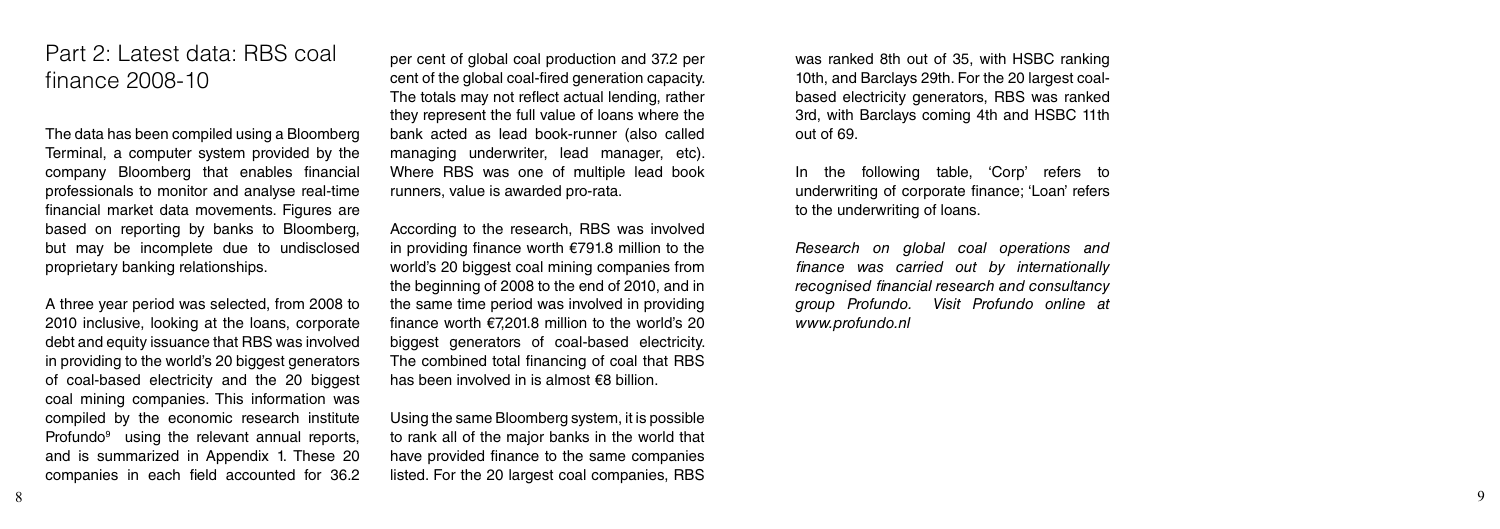| Date deal signed | <b>Name of company</b>   | <b>Nature of company</b>    | <b>Amount (€Millions)</b> | <b>Product</b> |
|------------------|--------------------------|-----------------------------|---------------------------|----------------|
| 1.4.09           | <b>Vattenfall AB</b>     | Coal power                  | 42.5                      | Corp           |
| 1.4.09           | <b>Vattenfall AB</b>     | Coal power                  | 121.3                     | Corp           |
| 18.3.09          | <b>Vattenfall AB</b>     | Coal power                  | 255.6                     | Corp           |
| 5.3.09           | <b>Vattenfall AB</b>     | Coal power                  | 55.6                      | Corp           |
| 5.3.09           | <b>Vattenfall AB</b>     | Coal power                  | 122.2                     | Corp           |
| 5.3.09           | <b>Vattenfall AB</b>     | Coal power                  | 122.2                     | Corp           |
| 20.2.09          | Enel Spa                 | Coal power                  | 666.7                     | Loan           |
| 3.2.09           | <b>GDF Suez</b>          | Coal power                  | 388.1                     | Corp           |
| 9.1.09           | <b>GDF Suez</b>          | Coal power                  | 116.6                     | Corp           |
| 26.11.08         | <b>E.ON AG</b>           | Coal power                  | 1136.4                    | Loan           |
| 25.11.08         | Vattenfall AB            | Coal power                  | 212.5                     | Corp           |
| 25.11.08         | <b>Vattenfall AB</b>     | Coal power                  | 162.5                     | Corp           |
| 21.11.08         | <b>GDF Suez</b>          | Coal power                  | 162.1                     | Corp           |
| 20.11.08         | <b>GDF Suez</b>          | Coal power                  | 40.97                     | Corp           |
| 22.10.08         | <b>GDF Suez</b>          | Coal power                  | 316.4                     | Corp           |
| 4.4.08           | <b>American Electric</b> | Coal power                  | 199.2                     | Loan           |
|                  |                          | <b>Total since bail out</b> | 7794.5                    |                |
|                  |                          | <b>Total since 2008</b>     | 7993.7                    |                |

| Date deal signed | <b>Name of company</b>     | <b>Nature of company</b> | <b>Amount (€Millions)</b> | <b>Product</b> |
|------------------|----------------------------|--------------------------|---------------------------|----------------|
| 30.11.10         | <b>RWE AG</b>              | Coal power               | 173.9                     | Loan           |
| 18.10.10         | <b>E.ON AG</b>             | Coal power               | 285.7                     | Loan           |
| 22.9.10          | <b>GDF Suez</b>            | Coal power               | 272.6                     | Corp           |
| 20.9.10          | <b>RWE AG</b>              | Coal power               | 350                       | Corp           |
| 11.8.10          | Peabody Energy Corp        | Coal mining              | 101.2                     | Corp           |
| 23.6.10          | <b>American Electric</b>   | Coal power               | 304.6                     | Loan           |
| 16.6.10          | <b>GDF Suez</b>            | Coal power               | 222.2                     | Loan           |
| 19.4.10          | Enel Spa                   | Coal power               | 333.4                     | Loan           |
| 25.3.10          | <b>Consol Energy Corp</b>  | Coal mining              | 313.9                     | Corp           |
| 25.3.10          | <b>Consol Energy Corp</b>  | Coal mining              | 376.7                     | Corp           |
| 23.11.09         | E.ON AG                    | Coal power               | 333.3                     | Loan           |
| 19.10.09         | <b>RWE AG</b>              | Coal power               | 90.9                      | Loan           |
| 19.10.09         | Southern Co.               | Coal power               | 100.2                     | Corp           |
| 25.8.09          | Duke Energy                | Coal power               | 87.4                      | Corp           |
| 25.8.09          | Duke Energy                | Coal power               | 87.4                      | Corp           |
| 15.7.09          | <b>International Power</b> | Coal power               | 29.1                      | Loan           |
| 13.7.09          | Korea Electric             | Coal power               | 89.4                      | Corp           |
| 6.5.09           | Vattenfall Ab              | Coal power               | 150                       | Corp           |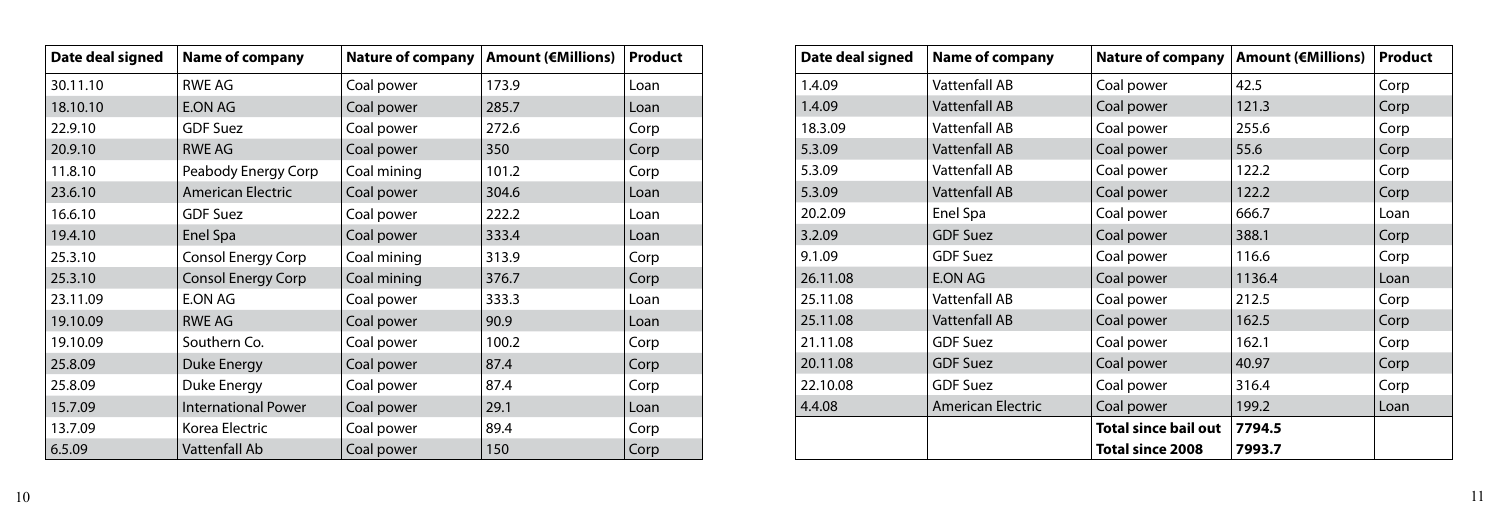with an initial £4 million investment in the Tower Colliery in South Wales.16

Hargreaves subsidiary Rocpower also has six proposed biofuel power plants with a combined capacity of 60 megawatts at various stages of being approved across Yorkshire and Lancashire, including at Wakefield, Barnsley and Sheffield.<sup>17</sup>

#### **2. Peabody Energy Corporation**

In August 2010, RBS was involved in providing finance worth around €100 million to Peabody Energy.

Peabody Energy represented 4% of global coal production in 2009.18 A US-based mining, exploration and coal products company, Peabody owns interests in 30 operations in the US and Australia, as well as marketing, brokering and trading coal. According to Fred Palmer, senior vice president of government relations for the company, Peabody is "100% coal. More coal. Everywhere. All the time." 19

Peabody mines most of its coal in the Powder River Basin, a geological region in southeast Montana and northeast Wyoming in the US. 137.4 mega-tonnes were mined there, out of a total of 236.6 mega-tonnes mined across the US and Australia in 2009. Peabody sells 85% of its coal to US customers. The company projected its 2010 expenditure as US\$625 million, for the purpose of expanding mines in Indiana (US) and New South Wales (Australia) to increase production by around 30 mega-tonnes per year.20

In January 2010, Peabody lost rights to mine in Arizona following a successful appeal by local Navajo and Hopi residents in coalition with a broad range of First Nation and environmental groups. An Administrative Law Judge for the US Department of the Interior withdrew a permit for the massive Black Mesa and Kayenta mining complexes. There had been long-term

### Part 3: Case studies

Behind the list of dates, companies and sums of money, lie complicated real-world situations of corporate dealings, impacted communities and climate damage. This section provides a little more information on three of the coal finance deals that RBS has been involved with in the last three years.

#### **1. Hargreaves Services**

Hargreaves Services is an English coal mining, importing and haulage company. The company does not feature in the most recent Bloomberg figures because it is not in the top 20 mining companies according to global ranking, but the company's own reports provide information on RBS financing, and it has been included here due to its relevance as a coal company operating within the UK.

Hargreaves owns the Maltby coal mine in South Yorkshire which supplies Drax power station, the single biggest carbon emitter in the UK.10 The entire output of the mine, 600,000 tonnes a year, is sold to Drax under long-term contract. 11

Hargreaves is pushing ahead plans to reopen Tower Colliery in South Wales, giving the company access to seven million tonnes of coal reserves via opencast mining.12 Tower Colliery is located near the already controversial<sup>13</sup> open cast mine Fos-y-Fran and has been closed for over 30 years; the last mine in the UK to be closed under Margaret Thatcher.

Chief executive Graham Banham commented in 2009: "Despite what you hear about banks not lending, all five banks were really keen to develop the relationship with Hargreaves." 14 In September 2009, RBS led a consortium of five banks in providing Hargreaves Services with a £115 million credit facility.<sup>15</sup> On the back of this financing deal, Hargreaves announced it was taking its first steps into open-cast coal mining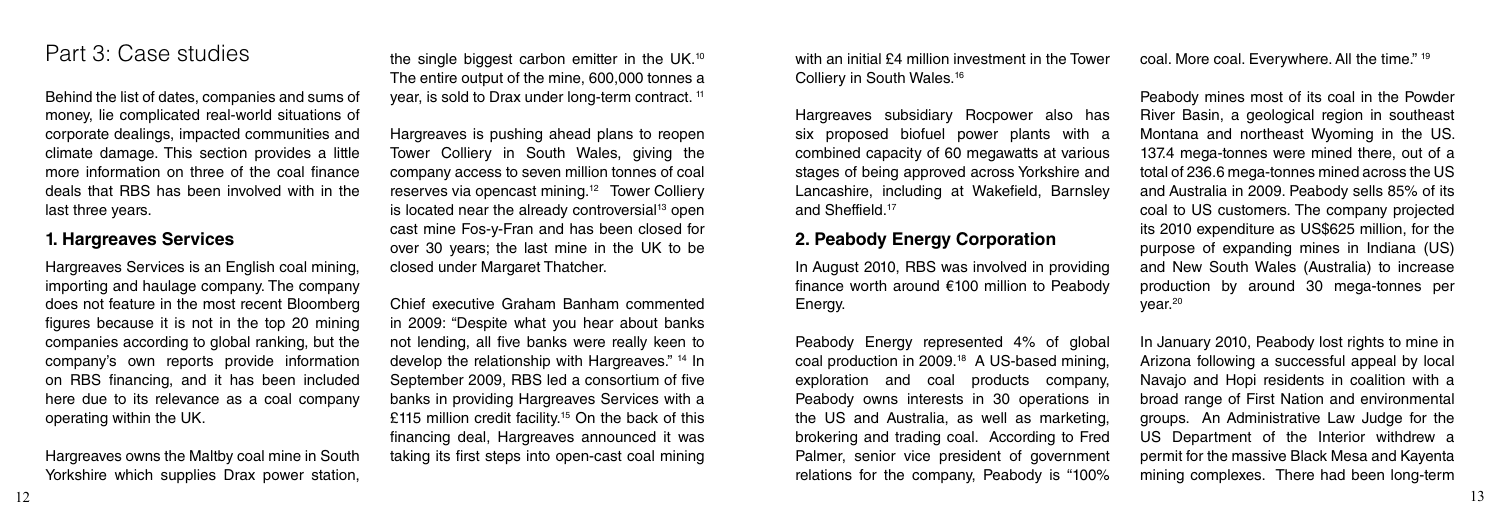#### **3. New International Power – GDF Suez and International Power**

Between October 2008 and September 2010, RBS was involved in financing deals worth around €1,500 million to GDF Suez and International Power.

The French company GDF Suez recently merged with British company International Power, and will be listed on the London Stock Exchange as New International Power. The companies have interests in power plants in Asia, Australia, South America, North America, the Middle East and Europe. Together they form the largest independent power company in the world. They have a combined generation capacity of 79.9 GW, of which 12.5 GW will be coal-fired. New International Power will therefore own 0.7% of world coal power capacity.

stop operations at coal power stations in Italy<sup>25</sup> and Australia<sup>26</sup> in 2009. There is a long-term campaign in the US state of Massachussets against the GDF Suez 'First Light – Mt Tom' 146 MW capacity<sup>27</sup> coal-fired power station. Students and staff from the University of Massachussets, which is 16 miles from the plant, have been working alongside the Massachussets Coalition for Healthy Communities<sup>28</sup> and Holyoke community environmental group GreenWork.29 Together they have petitioned the state, the US government, the French government and GDF itself to stop burning coal at the plant. 200 residents rallied in a co-ordinated protest in towns across the state against the burning of coal.30

Groups have protested at GDF and International Power coal-fired sites around the world regularly over the past three years. Activists attempted to

Fred Palmer is Peabody Energy's main lobbyist of US Congress where he is leading energy sector efforts to water down the US Environmental Protection Agency's proposed carbon emissions policies. Palmer recently commented in response to a Guardian Environment interview: "I'm not here to talk about the science…There are certain realities: coal is going to grow; coal is going to be a mainstay fuel because it's the fuel that the world has…This is not a science discussion."22 In the 1990s Palmer headed the Western Fuel Association, that funded climatesceptic scientists via the Greening Earth Society. In a 1997 documentary he commented: "Whenever you put  $CO<sub>2</sub>$  into the air, you are doing God's work."23 He is now chairperson of the London-based World Coal Association, which promotes the contested concept of 'clean  $c$ oal' $^{24}$ 

controversy around the health, environmental and climate impacts of the mines. Co-director of Black Mesa Water Coalition Wahleah Johns said of the ruling,

*"As a community member of Black Mesa I am grateful for this decision. For 40 years our sacred homelands and people have borne the brunt of coal mining impacts, from relocation to depletion of our only drinking water source. This ruling is an important step towards restorative justice for Indigenous communities who have suffered at the hands of multinational companies like Peabody Energy. This decision is also precedentsetting for all other communities who struggle with the complexities of NEPA laws and OSM procedures in regards to environmental protection. However, we also cannot ignore the irreversible damage of coal mining industries on the land, water, air, people and all living things."* <sup>21</sup>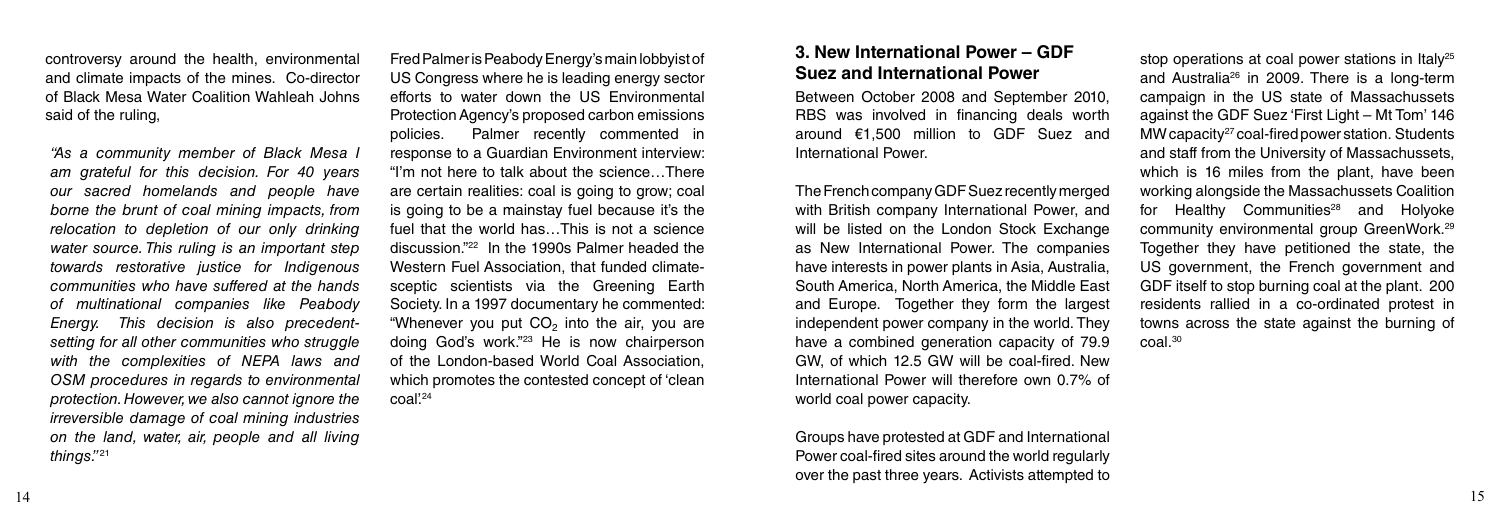First Nations' lands and its destructive impact on their communities. Despite meeting with RBS representatives on two separate occasions, and despite detailed evidence to the contrary, RBS still claims that its exposure to the sector is minimal.

• In April 2010, the RBS AGM was picketed by a number of different pressure groups demanding that the publicly-owned bank should be more accountable to the general public in terms of environmental and human rights impacts of its investments. In the evening, an alternative 'People's AGM' was held, inviting the public shareholders to take part in discussion about the future of the bank.

• Shortly after the AGM, the RBS Group Chairman Phillip Hampton agreed to meet with representatives of the various pressure groups, as well as Canadian First Nations members, to discuss criticisms of the bank. Deborah Doane, the director of the World

Development Movement said of the meeting that: "Many of us were shocked and dismayed by the responses we were receiving. It was like sitting through a George Orwell meeting in Room 101, faced entirely with double speak. 'Thank you for coming, this is an important part of the bank's agenda……we are a member of the Equator Principles.' Contrast this with: 'our RBS investments are so minute in tar sands, that we don't even know what they are.' Sir, we say, \$8 billion is hardly minute by anybody's standards."36

• Throughout 2010, members of the public wrote thousands of letters and emails to MPs and to the Chancellor of the Exchequer calling on the government, as majority shareholder of RBS, to force the bank to switch its investments away from fossil fuels and into low carbon technology.

• In August 2010, the grassroots climate change protest group, the Camp for Climate

Part 4: Ongoing efforts to rein in RBS' climate impact

Since RBS was identified as being the UK bank most heavily involved in providing finance to the fossil fuel sector, $31$  there has been a sustained campaign to pressure the bank to adopt more climate-friendly lending policies.

This campaign has included:

- Numerous student unions passing motions to take action against the presence of RBS branches on campus if they failed to change their ways. The motions, with the original coalbased research, appeared on the front page of the Guardian in 2008.32
- In the face of RBS' lack of movement on the issues, in October 2010 the University of Manchester Students' Union passed a motion to boycott RBS. The motion included a resolution to: "cease all relationships with the Royal Bank

of Scotland" for being in breach of the Union's ethical policy, and required the company to vacate its on campus premises. RBS was also barred from any marketing or recruiting opportunities at Students' Union events. 33

• Following the massive injection of taxpayers' money into RBS after the banking crisis of late 2008, three NGOs attempted to bring a judicial review against the Treasury for failing to apply sufficient environmental and human rights considerations in the bail out decision. Although the legal attempt was eventually unsuccessful, in the process it gave a great deal of exposure to the campaign, including a slot on Channel 4 News,34 and the front page of the Financial Times.35

• Representatives from First Nations communities in Canada have travelled to the UK on a number of occasions to raise awareness about RBS's involvement in providing finance to companies engaged in tar sands extraction on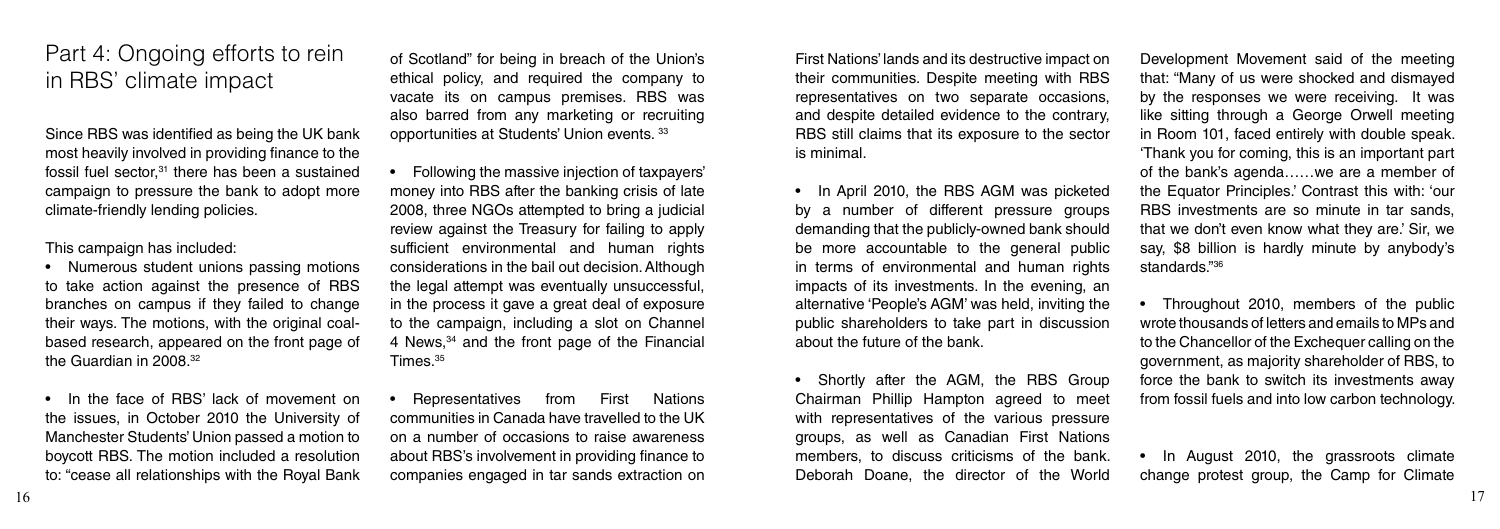have been used, the bank has been invited to disclose its own figures on which fossil fuel companies it has provided finance to, so that its customers (and UK taxpayers) could have a more complete picture on how their money is being spent.

This plea for transparency is especially important with regards to the reduction of the 'embedded emissions' of the companies and activities that RBS is financing. While RBS may have scored highly in the Carbon Disclosure Project for its reporting on emissions coming from energy use in its offices and bank branches, these emissions are dwarfed by the emissions embedded in its provision of finance to some of the world's biggest carbon emitters. This provision of finance is the bank's main activity, and it is on this that RBS' climate progress should be assessed. From the outset, the campaign has demanded not that RBS should immediately cease all fossil fuel finance, but that RBS calculate its embedded

emissions and provide a strategy for reducing them year on year.

Despite a growing recognition in the financial sector of the importance of the concept of embedded emissions, RBS has been reluctant to acknowledge responsibility for them, and has played no visible role in the various ongoing initiatives that are taking place to establish a sector-wide standard for them. The Dutch NGO Milieudefensie has collated a number of such existing initiatives,  $37$  while the Greenhouse Gas Protocol<sup>38</sup> (who set internationally accepted and recognised standards) is currently redefining the 'Scope 3' or 'indirect' emissions under business emissions reporting to include emissions linked to investments. According to Sam Gill, the Operational Director at the Environmental Investment Organisation, this: "will give the public a far truer picture of how a company is affecting climate change."39

Action pitched its tents on the back-lawn of the RBS headquarters in Gogarburn on the outskirts of Edinburgh. Over the course of a week, about 800 people took part in various direct actions and protests over the bank's fossil fuel finance, including one group targeting a Scottish oil company, Cairn Energy, that had been financed by RBS and that had started drilling in the Arctic that Summer..

• In February 2011, a coalition of 12 NGOs sent a letter to all of the endorsers and participants of Climate Week to raise concerns about RBS' sponsorship of the event. The letter stated that, "we believe that initiatives like Climate Week are very important to mobilise popular support for action on climate change, but we think that this aim is seriously compromised by the involvement of institutions like RBS who seek to 'greenwash' their public image by association."

The ongoing nature of the campaign has clearly had some impact on RBS in the way that it publicly positions itself in relation to climate change. This is in evidence from the fact that it took down the www.oilandgasbank.com website, and by virtue of the fact that it is keen to associate itself with initiatives like Climate Week. What is less clear is whether the mounting public pressure has had any substantial impact on the way that the bank is internally making investment and finance decisions. There is a classic trajectory of Corporate Social Responsibility in which it is cheaper and easier for the institution concerned to give the appearance of 'doing the right thing' rather than actually doing it.

For this reason, one of the important campaign demands that has been made of RBS is that of transparency. The calculations that the research and various reports have made on RBS's climate impact, based on the use of the Bloomberg system and literature search on magazines like Project Finance International, always present an incomplete picture. While RBS has criticized the methodologies that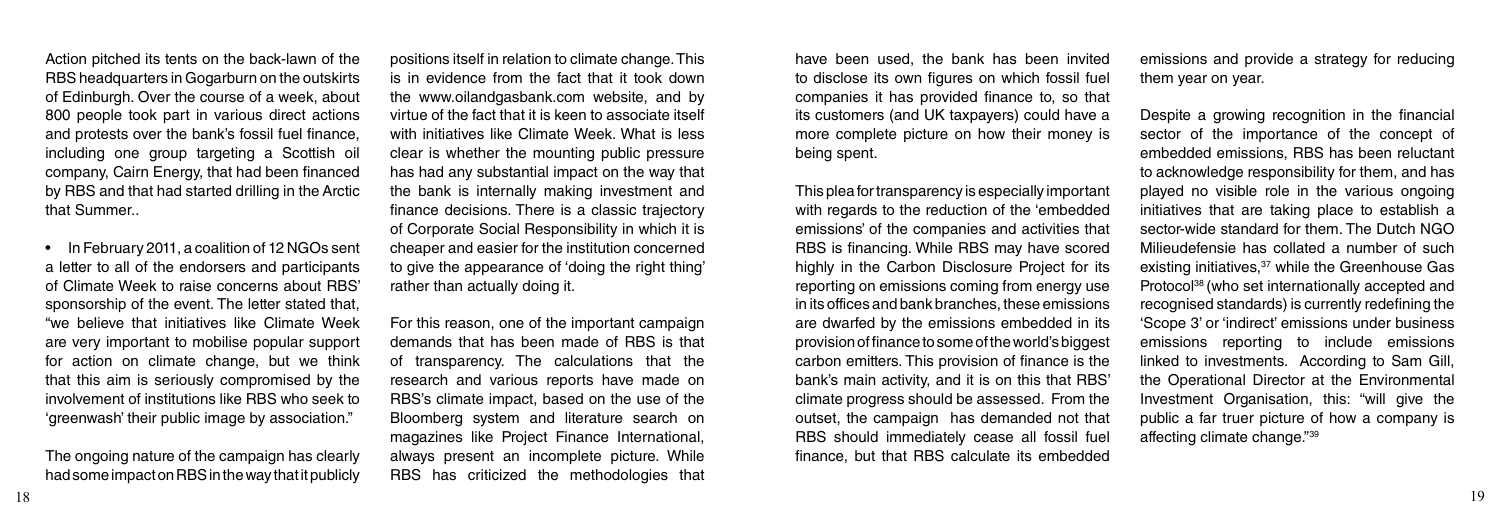Research Centre.<sup>42</sup> This finance plays a key role in the extraction and combustion of fossil fuels. Without this finance from RBS and other international banks, the projects and companies would not be able to operate at their current capacity, or carry out their expansion plans to their full extent.

*"Of this, 2.1% is to the oil and gas sector and 1.5% is to the electricity sector, which uses a mix of gas, nuclear, coal, oil and renewables."*

This 2.1% includes controversial decisions to finance companies exploring for and exploiting fossil fuels such as the Canadian tar sands (Enbridge Pipelines), $43$  the Madagascan tar sands (Total),<sup>44</sup> the sensitive border region between DRC and Uganda (Tullow Oil)<sup>45</sup> and the Arctic (Cairn Energy).<sup>46</sup> What may seem a small percentage on paper, in the real world has massive consequences in terms of ecological damage, harmful impacts on indigenous and

other fenceline communities, and megatonnes of embedded carbon emissions.

*"Since the UK Government's recapitalisation of RBS in 2008, our lending to the oil and gas and electricity sectors globally (measured by credit risk assets) has fallen by £9.1 billion and £11.2 billion respectively, and makes up a smaller proportion of our lending now than it did then."*

The financial crisis involved an enormous 'credit crunch,' that is, a reduction in the general availability of loans (or credit) or a sudden tightening of the conditions required to obtain a loan from the banks. Any reduction in lending to the fossil fuel sector by RBS in the wake of the financial crisis would appear to be as a result of its reduction in the provision of any kind of finance to anyone, rather than as a result of adopting more climate friendly policies. Without making commitments to address the issue of fossil fuel finance, there is nothing to suggest

### Part 5: Energy financing: head-to-head with RBS

Following the publication of PLATFORM's initial research into RBS fossil fuel financing in November 2007, the bank swiftly took down its trade website www.theoilandgasbank.com. From being a source of pride within the industry, the bank seemed suddenly conscious of the negative perception in an increasingly climateconscious public that this association could promote. Since then, rather than engage in any serious finance policy shifts, such as ruling out investments in companies or projects involved in tar sands, new coal, or even companies operating in Sudan,<sup>40</sup> RBS has generated a steady wave of PR initiatives to detract attention from the worst of its finance deals. Its most recent endeavour — the sponsorship of the nationwide event Climate Week — follows the same pattern of emphasising corporate concern about climate change, while at the same time refusing

to address the issue of the provision of finance to those industries that are largely responsible for it. This section takes extracts from RBS's 2010 Energy Financing Report,<sup>41</sup> and examines each of their claims of responsible behaviour.

*"Across the whole of RBS, approximately 3.6% of our lending (measured by total credit risk assets) is committed to the oil and gas and electricity sectors combined."*

According to RBS' own report, their credit risk assets in June 2010 in fossil fuels amounted to more than £15 billion. This figure may appear small expressed as a percentage in comparison to the entirety of the bank's risk assets from personal bank accounts and other business finance, but £15 billion represents an enormous 'real world' impact when it is being channelled to the fossil fuel sector. This £15 billion is more than the £12.6 billion that the entire UK devoted to green investment in 2009/10, according to recently released research by the Public Interest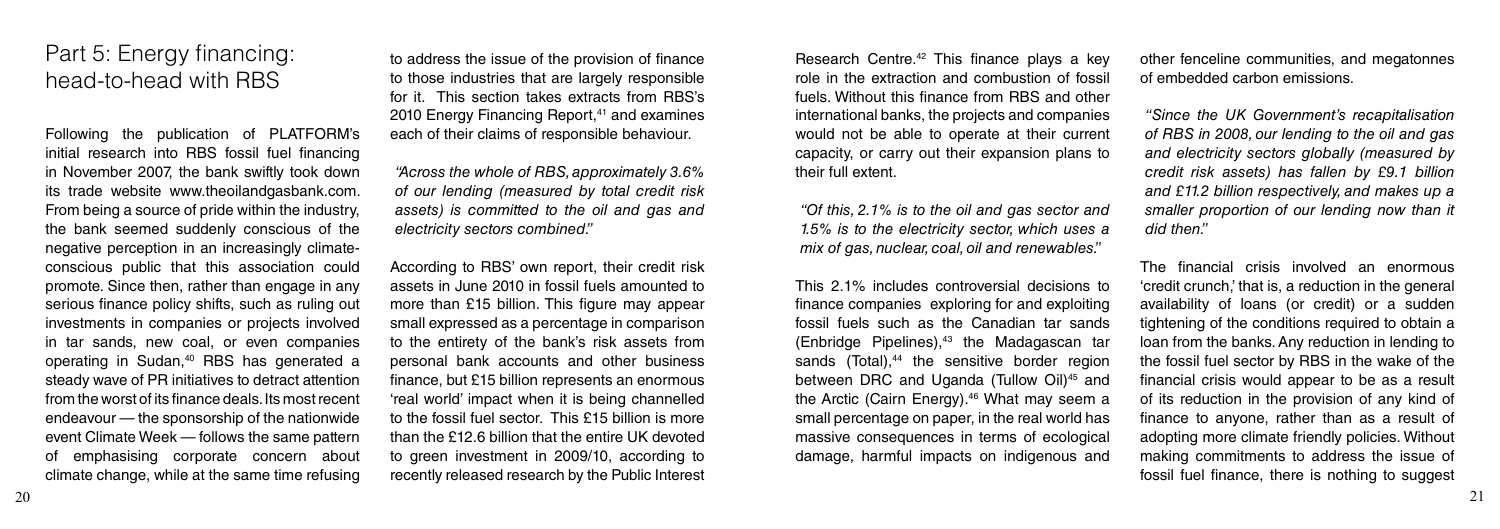from the issues around containment and hazards to human health.

*"Since 2006, we have provided more finance to wind power projects than any other type of energy project."*

Finance for wind power does not offset or neutralise finance to coal power. Wind turbines alone do not deal with climate change – there needs to be a concurrent move away from fossil fuel deployment.

According to research carried out by Brant Olson of the Rainforest Action Network using a Bloomberg terminal, if we move the focus away from project finance, the figures tell a very different story. Since the bail-out, less than 1% of the US \$15 billion RBS raised for the energy sector went to alternative energy – just US \$83 million.<sup>52</sup>

This figure also refers to the provision of project based finance (finance being provided to specific, discrete project undertakings) as opposed to corporate finance (finance being provided to a corporate entity for them to do with largely as they choose). RBS seem to be keeping their provision of corporate finance to fossil fuel companies out of the equation.

*"Approximately 3% of our oil and gas lending is to companies who derive more than 10% of their income from oil sands operations."*

From 2008-10 RBS was involved in providing finance worth more than US \$12 billion to companies involved in extracting tar sands in Canada. This has supported tar sands expansion in Alberta, often referred to as "the most devastating project on planet Earth."53 Although some companies do not derive all of their income from tar sands extraction, it's important to note that tar sands extraction is a growth sector where companies are trying to

that RBS would not start to increase its fossil fuel credit risk assets when the market conditions would again be more conducive.

During the first six months since the initial bailout in October 2008, RBS was recapitalised with £33 billion of tax-payers' money; and according to the Guardian, during that time it was involved in providing finance £10 billion worth of finance to deals in the oil, gas and coal sector. $47$  This money was not spent in the interest of the public good. According to the Sunday Herlad, between October 2008 and August 2010, RBS was involved in providing finance of over £13 billion to oil and gas deals, $48$  while the UK taxpayer continues to face more and more cuts in basic frontline services. £33 billion is almost equivalent to the total devolved spending for Scotland, and a third of the entire NHS budget for 2009/10.49

*"Our top 25 electricity clients are collectively generating electricity from gas and nuclear at a rate higher than the global average, and from coal at a rate much lower than the global average."* 

Coal is the dirtiest of fossil fuels; RBS should follow  $HSEC<sup>50</sup>$  and German bank West  $LB<sup>51</sup>$ in creating energy sector policies that limit coal finance. As this research shows, RBS is involved in providing more finance to the biggest coal mining companies and the biggest generators of coal-based electricity than any other UK bank.

Gas might be less carbon-intensive than coal, but it is still a fossil fuel with significant greenhouse gas emissions, and impacts on ecosystems and communities through its extraction. Nuclear power is contested by a number of environmental groups as being a more 'climate friendly' option at all, even apart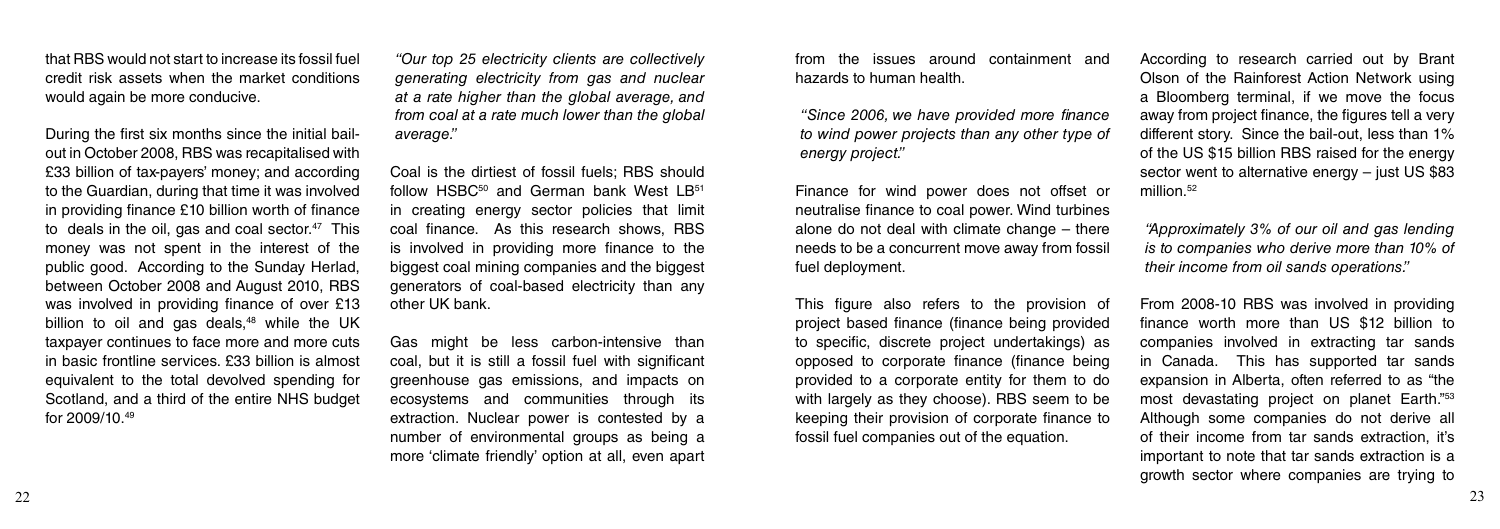*challenge is through cross-sector collaboration because this moves the whole banking sector forward as a whole. In this spirit, RBS will take a leading role in discussions to improve the way the Equator Principles for project finance incorporate climate change risks. In addition to our long-standing adoption of the Equator Principles for project finance, we are introducing revised environmental, social and ethical (ESE) risk policies governing our general lending to certain sectors, including the oil and gas sector."*

in the wake of numerous harmful projects being financed by 'Equator' banks, including Mountain Top Removal coal mining in the US, the Rio Madeira dam in Brazil, and a gas pipeline in Papua New Guinea. Twenty-six 'Equator' banks have financed companies involved in tar sands extraction.<sup>58</sup>

The Equator Principles (voluntary guidelines around best practice signed by 69 international banks) are limited in their scope, partly because they are applicable only to project finance as opposed to other forms of finance. If banks use corporate loans to finance companies involved in coal or tar sands extraction, they can effectively avoid responsibility for those activities carried out by those companies. Concerns have been raised over the value of the Equator Principles In 2010, an open letter to Equator Principles Financial Institutions (EPFIs) signed by representatives of over 80 civil society groups involved in bank campaigns all over the world expressed serious doubts about the usefulness of the Equator Principles. The letter said that, "we want to convey our growing concern about the apparent ineffectiveness of the Equator Principles initiative to help meet the profound social and environmental challenges of our times. After over six years we are disappointed with the lack of transparency, accountability, effectiveness and true compliance with the Principles and the lack of progress in their further development. We are even more disappointed

obtain finance specifically so that they are able to expand their operations. The finance that RBS is helping to provide could be enable a number of companies to go above the 10% figure.

Meanwhile in Canada, Royal Bank of Canada has drawn up a policy which restricts finance to tar sands extraction.54 Belgian bank Dexia had already developed something similar in 2008<sup>55</sup> and RBS's UK competitor HSBC released an energy policy that addresses tar sands and coal finance in  $2010$ .<sup>56</sup> While these existing policies might not be as restrictive as many campaign groups would like, they at least highlight the fact that RBS is significantly lagging behind other commercial banks in addressing the issue.

*"Client disclosure on carbon emissions: We support the objectives of the Carbon Disclosure Project (CDP), which is building an international database of companies' greenhouse gas emissions….We are committed to providing*  *enhanced disclosure on our financing of the energy industry in the years to come."*

RBS is keen to promote its ranking in the Carbon Disclosure Project. However this only relates to carbon emissions from sources such as computer screens and light bulbs in bank branches and offices, not the carbon that results from the fossil fuel projects that the bank makes possible through its provision of finance. A coalition of NGOs has repeatedly asked for disclosure on monitoring and publishing of embedded emissions. To date, RBS has not produced any material relating to these requests. A recently released study on carbon accounting by Milieudefensie and BECO emphasises that: "both NGOs and the involved financial institutes are increasingly convinced of the importance of accounting for the carbon emissions of financial products."57

*"Collaboration and Policies: The most effective way of addressing the energy financing*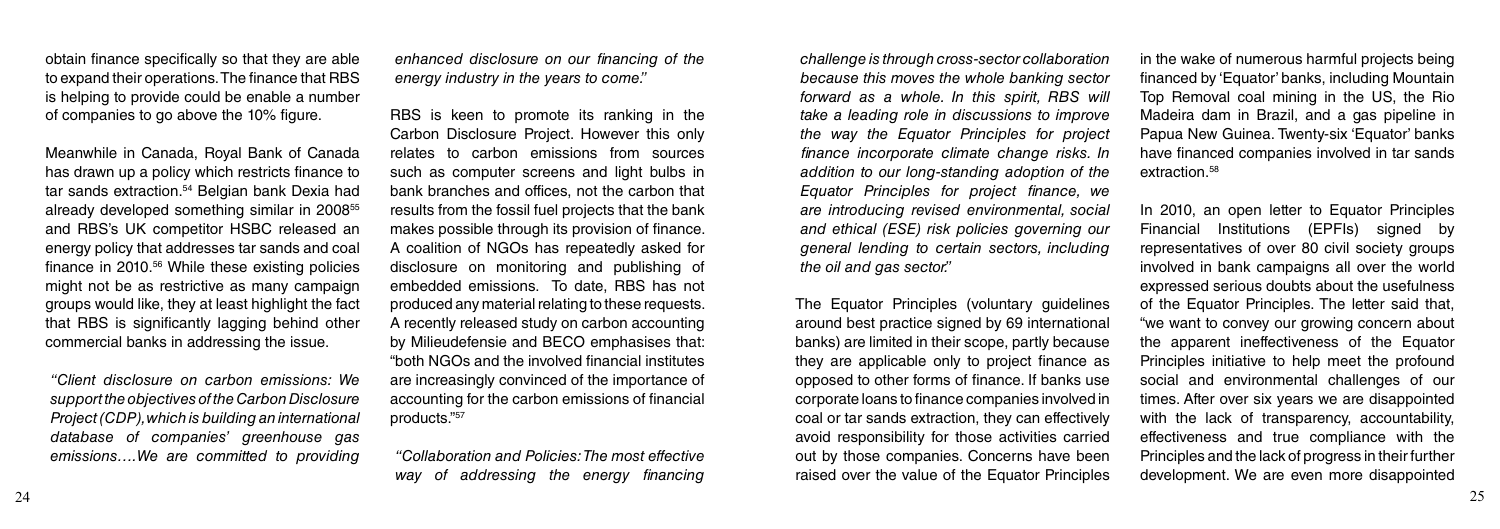### Part 6: Conclusions and rec ommendations

Over the past three years, several international banks have published clear policies that begin to address the issue of their investments in the dirtiest of fossil fuels. RBS has failed to keep up with this shift, but has meanwhile focussed energy on window-dressing its portfolio and greenwashing its image. In the broader context of climate change politics, governments have failed to set binding international agreements to reduce carbon emissions, fossil fuel companies continue to lobby for lower restrictions and the green energy sector struggles to find finance. The efforts of communities and groups around the world to tackle climate change are a fragile barricade in the face of the flood of finance for the fossil fuel industry. Having bailed out RBS, the UK taxpayer is owed a financing practice that serves the public good by promoting ecological,

social and economic sustainability rather than driving us to the edge of climate catastrophe.

This report recommends that RBS:

• Recognises that its biggest impact on climate change is through the nature of the companies and projects to whom it is providing finance.

• Calculates and discloses the carbon emissions embedded in its provision of finance to fossil fuel companies, and adopt a strategy to bring about a year on year reduction of those embedded emissions.

• Designs and adopts sectoral polices for companies or projects operating in particularly problematic fossil fuel sectors, such as tar sands extraction in Canada, drilling for oil in the Arctic and the provision of loans to support new coal operations.

about the continued involvement of EPFIs in projects that should have no place in the portfolio of banks that strive to be sustainability leaders." 59

*"The world's use of energy: Global energy supply is still heavily dependent on fossil fuels: over 80% of total primary energy supply comes from coal/peat, oil and gas."*

Finance plays a crucial role in sustaining this reality. According to RBS's own advertising logic, it is providing finance that "Makes it happen."60 What this 'it' is  $-$  a fossil fuel economy, or, alternatively, a low-carbon future – is precisely the reason why tax-payer financed RBS should be committing to reduce the amount of finance being provided to the fossil fuel sector and in doing so act in the interest of the public good.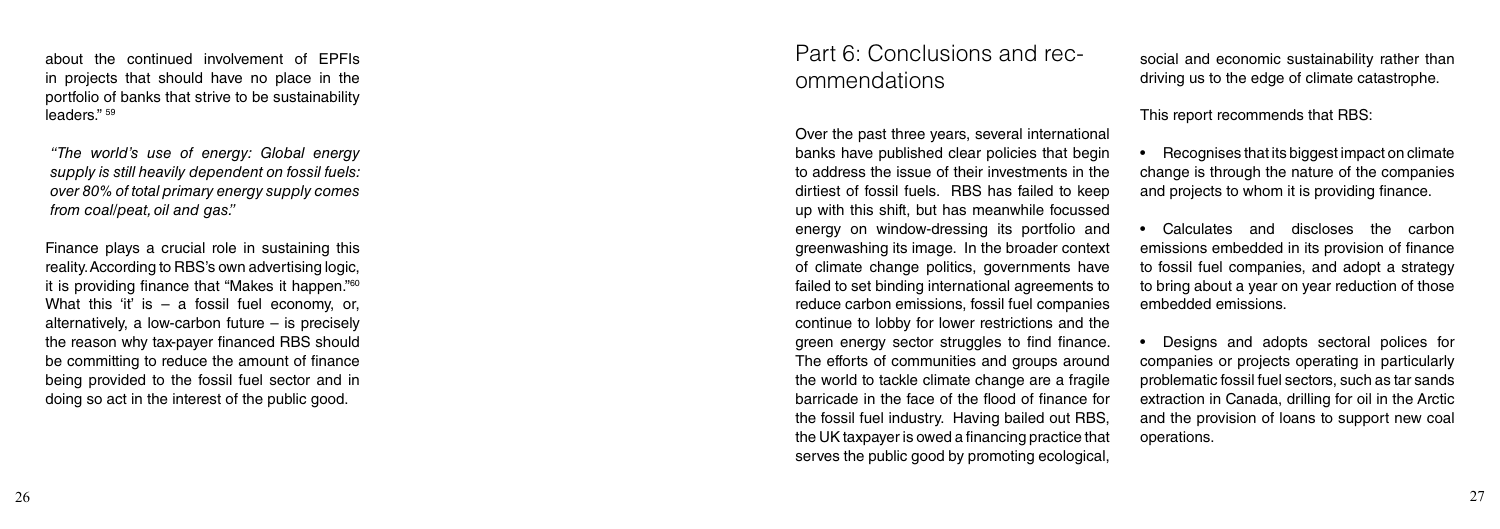## Appendix I

### **Global top 20 of hard coal producers**

| Company                   | <b>Country of Origin</b> | <b>Operating in</b>                                 | 2009 production (Mt) | $\%$ |
|---------------------------|--------------------------|-----------------------------------------------------|----------------------|------|
| Coal India                | India                    | India                                               | 404                  | 6.6  |
| Peabody Energy            | <b>United States</b>     | United States, Australia                            | 244                  | 4.0  |
| Shenhua Group             | China                    | China                                               | 210                  | 3.4  |
| <b>Rio Tinto</b>          | UK / Australia           | United States, Australia                            | 140                  | 2.3  |
| <b>Arch Coal</b>          | <b>United States</b>     | <b>United States</b>                                | 119                  | 1.9  |
| Alpha Natural Resources   | <b>United States</b>     | <b>United States</b>                                | 117                  | 1.9  |
| China National Coal Group | China                    | China                                               | 114                  | 1.7  |
| Datong Coal Mine Group    | China                    | China                                               | 113                  | 1.9  |
| <b>BHP Billiton</b>       | UK / Australia           | Australia, South Africa, United States,<br>Colombia | 105                  | 1.7  |
| Anglo American            | United Kingdom           | South Africa, Australia, Colombia                   | 96                   | 1.6  |
| <b>SUEK</b>               | Russia                   | Russia                                              | 88                   | 1.4  |
| Xstrata                   | Switzerland              | South Africa, Australia, Colombia                   | 86                   | 1.4  |
| <b>Bumi Resources</b>     | Indonesia                | Indonesia                                           | 63                   | 1.0  |
| <b>Consol Energy</b>      | <b>United States</b>     | <b>United States</b>                                | 60                   | 1.0  |
| Kompania Weglowa          | Poland                   | Poland                                              | 48                   | 0.8  |
| <b>KRU</b>                | <b>Russia</b>            | <b>Russia</b>                                       | 46                   | 0.8  |
| <b>Adaro Energy</b>       | Indonesia                | Indonesia                                           | 41                   | 0.7  |
| Sasol                     | South Africa             | South Africa                                        | 39                   | 0.6  |

| Alpha Natural Resources   | <b>United States</b> | <b>United States</b>                    | 117 | 1.9               | <b>Company</b>                       |               | Country of origin $\vert$ Operating coal-fired power plants in $\vert$ Coal-fired capacity | (MW)   | %             |
|---------------------------|----------------------|-----------------------------------------|-----|-------------------|--------------------------------------|---------------|--------------------------------------------------------------------------------------------|--------|---------------|
| China National Coal Group | China                | China                                   | 114 | 1.7               |                                      |               |                                                                                            |        |               |
| Datong Coal Mine Group    | China                | China                                   | 113 | 1.9               | China Datang Group                   | China         | China                                                                                      | 81,138 | 4.6           |
| <b>BHP Billiton</b>       | UK / Australia       | Australia, South Africa, United States, | 105 | 1.7               | China Huaneng Group                  | China         | China                                                                                      | 79,550 | 4.5           |
|                           |                      | Colombia                                |     |                   | China Guodian Group                  | China         | China                                                                                      | 71,287 | $ 4.1\rangle$ |
| Anglo American            | United Kingdom       | South Africa, Australia, Colombia       | 96  | 1.6               | China Huadian Group                  | China         | China                                                                                      | 59,940 | 3.4           |
| <b>SUEK</b>               | Russia               | Russia                                  | 88  | 1.4               | China Power Investment Group   China |               | China                                                                                      | 43,200 | 2.5           |
| Xstrata                   | Switzerland          | South Africa, Australia, Colombia       | 86  | 1.4               | Eskom                                | South Africa  | South Africa                                                                               | 34,658 | 2.0           |
| <b>Bumi Resources</b>     | Indonesia            | Indonesia                               | 63  | 1.0               | American Electric Power              | United States | <b>United States</b>                                                                       | 28,161 | 1.6           |
| <b>Consol Energy</b>      | <b>United States</b> | <b>United States</b>                    | 60  | 1.0               | <b>RWE</b>                           | Germany       | Germany, United Kingdom,                                                                   | 26,465 | 1.5           |
| Kompania Weglowa          | Poland               | Poland                                  | 48  | $\vert 0.8 \vert$ |                                      |               | Netherlands                                                                                |        |               |
| <b>KRU</b>                | Russia               | Russia                                  | 46  | 0.8               | E.ON                                 | Germany       | Western Europe, Russia, United States                                                      | 25,619 | 1.5           |
|                           |                      |                                         |     |                   | <b>NTPC</b>                          | India         | India                                                                                      | 25,375 | 1.4           |
| Adaro Energy              | Indonesia            | Indonesia                               | 41  | $\vert 0.7$       |                                      |               |                                                                                            |        |               |
| Sasol                     | South Africa         | South Africa                            | 39  | 0.6               | KEPCO                                | South Korea   | South Korea                                                                                | 24,205 | 1.4           |

| Company                           | <b>Country of Origin</b> | <b>Operating in</b>  | 2009 production (Mt) $\mid$ % |     |
|-----------------------------------|--------------------------|----------------------|-------------------------------|-----|
| Massey Energy                     | United States            | <b>United States</b> | 38                            | 0.6 |
| Sherrit International             | Canada                   | Canada               | 37                            | 0.6 |
| Total top-20                      | 2,171                    | 36.2%                |                               |     |
| Other coal mining companies       | 3,929                    | 63.8%                |                               |     |
| <b>World coal mine production</b> | 6,100                    | 100.0%               |                               |     |

#### **Global top 20 of coal-fired electricity producers**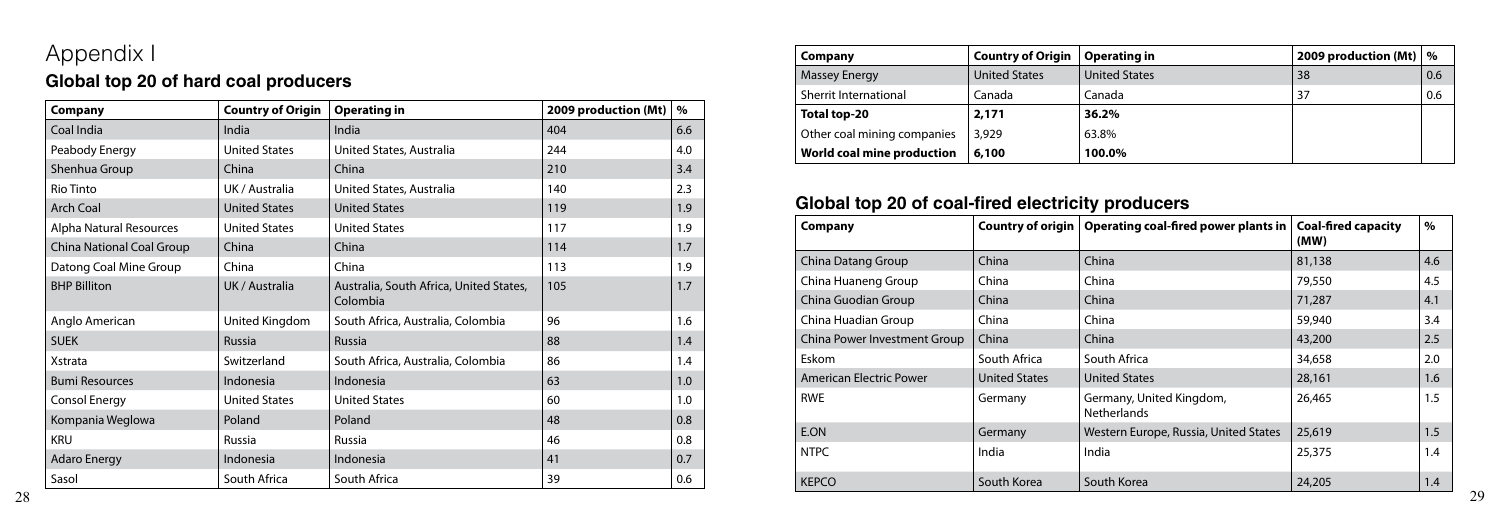| Company                                    | <b>Country of origin</b> | Operating coal-fired power plants in                            | <b>Coal-fired capacity</b><br>(MW) | $\%$ |
|--------------------------------------------|--------------------------|-----------------------------------------------------------------|------------------------------------|------|
| Enel                                       | Italy                    | Italy, Spain, Slovakia, Russia                                  | 21,735                             | 1.2  |
| Southern Company                           | <b>United States</b>     | <b>United States</b>                                            | 20,992                             | 1.2  |
| Guangdong Yuedian Group                    | China                    | China                                                           | 18,290                             | 1.0  |
| <b>Zhejiang Provincial Energy</b><br>Group | China                    | China                                                           | 17,943                             | 1.0  |
| Duke Energy                                | <b>United States</b>     | <b>United States</b>                                            | 15,435                             | 0.9  |
| <b>Tennessee Valley Authority</b>          | <b>United States</b>     | <b>United States</b>                                            | 15,032                             | 0.9  |
| Vattenfall                                 | Swedend                  | Denmark, Germany, Poland                                        | 14,417                             | 0.8  |
| GDF Suez + International Power             | France, UK               | UK, Portugal, US, Australia, Indonesia,<br>China, South America | 12,305                             | 0.7  |
| Others                                     |                          |                                                                 | 1,104,445                          | 62.8 |
| <b>Total</b>                               |                          |                                                                 | 1,759,000                          | 100  |

Source: Summary p.ii, 'Mapping Global Investment in Coal', Profundo, 2010. Figures collected from companies' Annual Reports and other relevant information.

The following coal power companies are not included in the Bloomberg financing data in Part 2 and Appendix II of this report, because they are not publicly traded: China Datang Group (China) China Huaneg Group (China) Guangdong Yuedian Group (China) Zhejiang Provincial Energy Group (China)

### Appendix II

#### **Top 20 International banks coal mining finance ranking**

#### **(Source: Bloomberg)**

Banks are ranked according to their involvement in the provision of finance in the world's 20 largest coal mining companies, in millions of Euros. (Data was obtained for the 35 international banks that had been involved in providing finance to the 20 coal mining companies, however due to space restrictions only 20 are featured here.)

| 1. | Bank of America Merrill Lynch      | 2,930.73 |
|----|------------------------------------|----------|
| 2. | Industrial & Comm Bank of China    | 1,825.66 |
| 3. | <b>PNC Bank</b>                    | 1,708.98 |
| 4. | China Everbright Bank              | 1,619.21 |
| 5. | Citi                               | 1,498.63 |
| 6. | Danatama Makmur PT                 | 846.65   |
| 7. | <b>UBS</b>                         | 819.9    |
|    | 8. RBS                             | 791.87   |
|    | 9. Morgan Stanley                  | 759.45   |
|    | 10. HSBC Bank PLC                  | 639.39   |
|    | 11. JP Morgan                      | 554.19   |
|    | 12. Deutsche Bank AG               | 416.38   |
|    | 13. Enam Securities Pvt Ltd        | 416.38   |
|    | 14. Kotak Mahindra Capital Company | 416.38   |
|    | 15. Scotia Capital Inc             | 354.43   |
|    | 16. Stifel Nicolaus Weisel         | 354.43   |
|    | 17. Credit Suisse                  | 274.56   |
|    | 18. China Citic Bank               | 206.45   |
|    | 19. Societe Generale               | 200.01   |
|    | <b>20. ICICI</b>                   | 166.27   |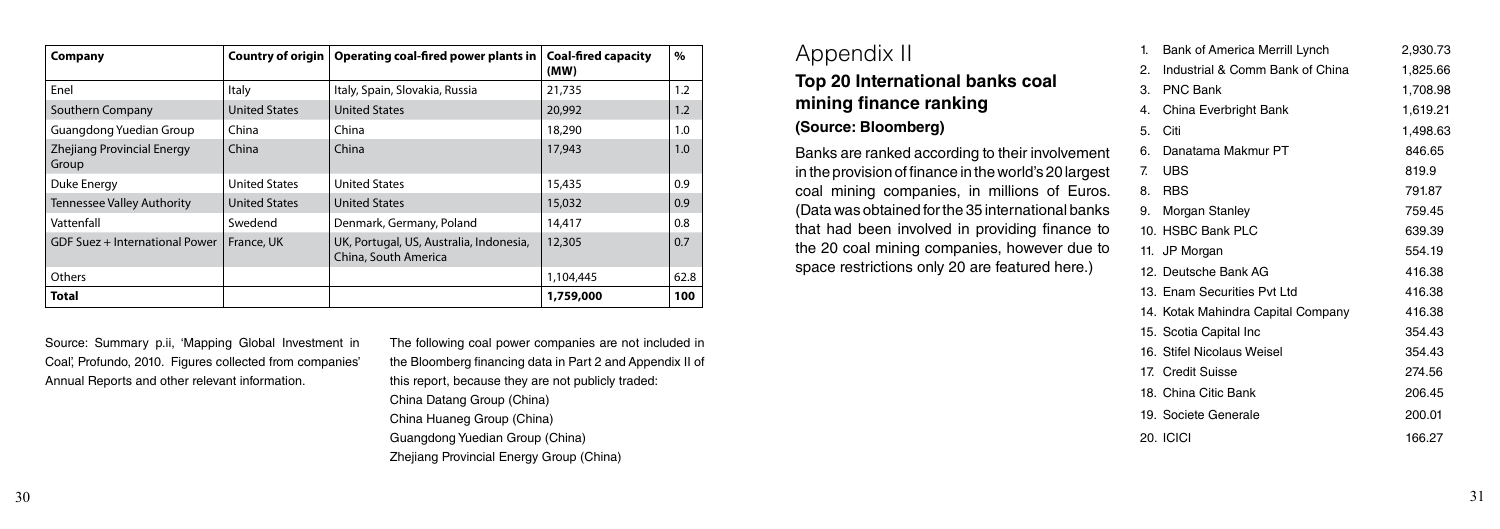only 20 are featured here.)

| 1. | JP Morgan                           | 8,610.16 |
|----|-------------------------------------|----------|
| 2. | <b>BNP Paribas Group</b>            | 8,340.01 |
| 3. | <b>RBS</b>                          | 7,201.82 |
| 4. | <b>Barclays Capital</b>             | 6,774.22 |
| 5. | Credit Agricole CIB                 | 5,530.72 |
| 6. | UniCredit Group                     | 5,218.22 |
| 7. | Citi                                | 5,146.12 |
| 8. | Intesa Sanpaolo SpA                 | 4,620.18 |
| 9. | Societe Generale                    | 4,525.61 |
|    | 10. Deutsche Bank AG                | 4,064.93 |
|    | 11. HSBC Bank PLC                   | 3,820.54 |
|    | 12. Mitsubishi UFJ Financial        | 3,771.92 |
|    | 13. Bank of America Merrill Lynch   | 3,133.55 |
|    | 14. Commerzbank AG                  | 2,942.87 |
|    | 15. Mediobanca                      | 2,847.42 |
|    | 16. China Everbright Bank           | 2,764.92 |
|    | 17. Banco Santander SA              | 2,596.21 |
|    | 18. Credit Suisse                   | 2,454.15 |
|    | 19. Morgan Stanley                  | 2,191.83 |
|    | 20. Banco Bilbao Vizcaya Argentaria | 2,069.43 |

### **Endnotes**

#### **Top 20 International banks coal power finance ranking**

(Source: Bloomberg)

Banks are ranked according to their involvement in the provision of finance in the world's 20 largest generators of coal power, in millions of Euros. (Data was obtained for the 69 international banks that had been involved in providing finance to the 20 coal power companies, however due to space restrictions

1. 'The Oil and Gas Bank', 2007. Download from: http:// www.carbonweb.org/documents/Oil\_&\_Gas\_Bank.pdf

2. 'Cashing in on Coal – RBS, UK banks and the global coal industry' 2008. Download from: http://carbonweb. org/showitem.asp?article=338&parent=39

> 11. 'Hargreaves on the acquisition trail as group sees profits soar', The Yorkshire Post. http://www. yorkshirepost.co.uk/business/business-news/ hargreaves on the acquisition trail as group sees profits\_soar\_1\_2301032

3. 'Cashing in on Tar Sands – RBS, UK banks and Canada's blood oil' 2010. Download from: http://blog. platformlondon.org/rbstarsands

> 12. 'Hargreaves on the acquisition trail as group sees profits soar', The Yorkshire Post. http://www. yorkshirepost.co.uk/business/business-news/ hargreaves on the acquisition trail as group sees profits\_soar\_1\_2301032

4. 'Towards a Royal Bank of Sustainability: protecting taxpayers' interests; cutting carbon risk' 2009. Online: http://www.platformlondon.org/carbonweb/showitem. asp?article=373&parent=9

5. 'A Bank for the Future – maximising public investment in a low carbon economy", 2010. Download from: http://www.platformlondon.org/carbonweb/ showitem.asp?article=384&parent=39

6. 'How RBS funds 'dirty oil', Rob Edwards, Sunday Herald, 22 August 2010. http://www.heraldscotland. com/news/transport-environment/how-rbs-funds-dirtyoil-1.1049758

7. The argument is summarised in various communiqués, such as letter to Nevada Governor James Gibbons in 2008. See: http://www.columbia. edu/%7Ejeh1/mailings/20080414\_GovernorGibbons.pdf

8. 'Coal's hidden costs top \$345 billion in U.S. study,' Scott Malone, Reuters, 16 Feb 2011. http:// www.reuters.com/article/2011/02/16/usa-coal-studyidUSN1628366220110216

9. See http://www.profundo.nl/page/language/english

10. 'Dirty great profits from coal', Company Comment, 18 September 2009. http://www.fool.co.uk/news/investing/ company-comment/2009/09/18/dirty-great-profits-fromcoal.aspx

13. 'Mixed Views on Tower Colliery Plan', Robin Turner, South Wales Echo, 19 August 2010. http://www. walesonline.co.uk/cardiffonline/cardiff-news/2010/08/19/ mixed-views-on-tower-colliery-plan-91466-27091836/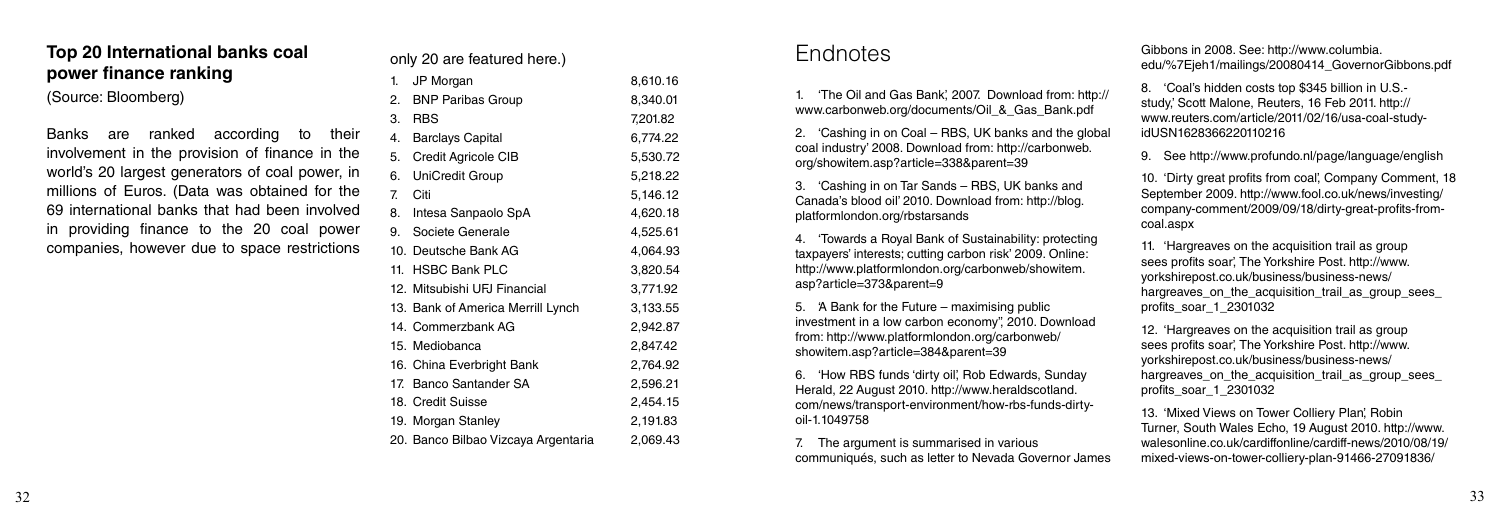See: http://www.wdm.org.uk/blog/blog-post-meetingphilip-hampton-chairman-rbs-0

37. Carbon Footprinting of Financed Emissions, Existing Methodologies, A Review and Recommendations', 2009, Milieudefensie and BECO. http://www.banktrack. org/download/carbon\_footprinting\_of\_financed\_ emissions/110216 carbon footprinting financed emissions.pdf

38. http://www.ghgprotocol.org/

39. 'Big business still not tackling carbon emissions', Sam Gill, Reuters website, 16 Feb 2011. http://blogs. reuters.com/great-debate-uk/2011/02/16/big-businessstill-not-tackling-carbon-emissions/

14. 'Hargreaves on the acquisition trail as group sees profits soar', The Yorkshire Post. http://www. yorkshirepost.co.uk/business/business-news/ hargreaves on the acquisition trail as group sees profits\_soar\_1\_2301032

> 40. 'Oil companies & RBS profited off state terror in Sudan', PLATFORM blog, 14 June 2010. See: http://blog. platformlondon.org/content/oil-companies-rbs-profitedstate-terror-sudan

15. 'Hargreaves on the acquisition trail as group sees profits soar', The Yorkshire Post. http://www. yorkshirepost.co.uk/business/business-news/ hargreaves\_on\_the\_acquisition\_trail\_as\_group\_sees\_ profits\_soar\_1\_2301032

> 41. 'Our financing of the Energy Sector', Royal Bank of Scotland, 2010. http://www.rbs.com/downloads/pdf/ about\_rbs/sustainability/EnergyFinancingReport.pdf

42. Public Interest Research Centre, The Green Investment Gap, March 2011 (forthcoming)

43. 'Cashing in on tar sands – RBS, UK banks and Canada's blood oil' 2010. Download from: http://blog. platformlondon.org/rbstarsands

16. 'Hargreaves Services', The Times online, 16 September 2009. http://business.timesonline.co.uk/tol/ business/columnists/article6836131.ece

30. 'Massachussets Rallying to Stop Coal!', http://www. securegreenfuture.org/coal\_rallies

17. 'Rocpower to redesign plans for biofuel plant', 1 December 2010, The BioEnergy Site. http://www. thebioenergysite.com/news/7596/rocpower-to-redesignplans-for-biofuel-plant

18. p.41, 'Mapping Global Investment in Coal', Profundo, 2010

19. http://www.guardian.co.uk/environment/blog/2011/ mar/08/fred-palmer-peabody-coal-interview

20. p.42, 'Mapping Global Investment in Coal', Profundo, 2010

21. 'Hopi and Navajo Residents Stop Peabody's Coal Mine Expansion on Black Mesa', Sierra Club Press

Release, 8 January 2010. http://action.sierraclub.org/site/ MessageViewer?em\_id=152101.0

22. 'Fred Palmer Interview', Leo Hickman, Guardian Environment Blog, 8 March 2011. http://www.guardian. co.uk/environment/blog/2011/mar/08/fred-palmerpeabody-coal-interview

23. 'Clean Coal Says Emitting Carbon Dioxide = Doing God's Work', uploaded by 'greenkert', 22 February 2009. http://www.youtube.com/watch?v=Vr9kanvxa6A

24. http://www.worldcoal.org/

25. 'Italian Power Plants Occupied', Alex Morales, Bloomberg, 8 july 2009. http://www.bloomberg.com/ apps/news?pid=newsarchive&sid=apxbBCOhddoU

26. 'Green Activists Protest at Australia Power Plant', Dalje, 21 May 2009. http://dalje.com/en-world/greenactivists-protest-at-australia-power-plant/259575

27. p.71, 'Mapping Global Investment in Coal', Profundo, 2010

28. 'Students and faculty fight for cuts in coal use', Sarah Hardy, The Daily Collegian, 28 November 2010. http:// dailycollegian.com/2010/11/28/students-and-faculty-fightfor-cuts-in-coal-use/

29. 'Activists call Mt Tom power plant's future into question', Sarah Fitzgibbons, The Smith College Sophian, 3

March 2011. http://media.www.smithsophian.com/media/ storage/paper587/news/2011/03/03/News/Activists.Call. Mt.Tom.Power.Plants.Future.Into.Question-3982552. shtml

31. 'The Oil and Gas Bank', 2007. Download from: http:// www.carbonweb.org/documents/Oil\_&\_Gas\_Bank.pdf

32. 'Climate change: High street banks face consumer boycott over investment in coal projects,' Terry Macalister, Guardian, 11 August 2008. http:// www.guardian.co.uk/business/2008/aug/11/banking. ethicalbusiness?INTCMP=SRCH

33. 'Manchester Students Vote to Boycott RBS'. See http://www.indymedia.org.uk/en/2010/10/466529.html

34. 'RBS legal challenge c4 news 30/06/09', uploaded by 'dilaters' on 7 July 2009. See http://www.youtube.com/ watch?v=t-Xch-zYls8

35. 'Green groups to sue over RBS investments', Megan Murphy, Financial Times, 29 June 2009. http://www. ft.com/cms/s/0/8007e284-64ef-11de-a13f-00144feabdc0. html#axzz1GNuLGmeU

36. 'Blog post: meeting with Philip Hampton, Chairman of RBS', Deborah Doane, WDM Website, 30 April 2010.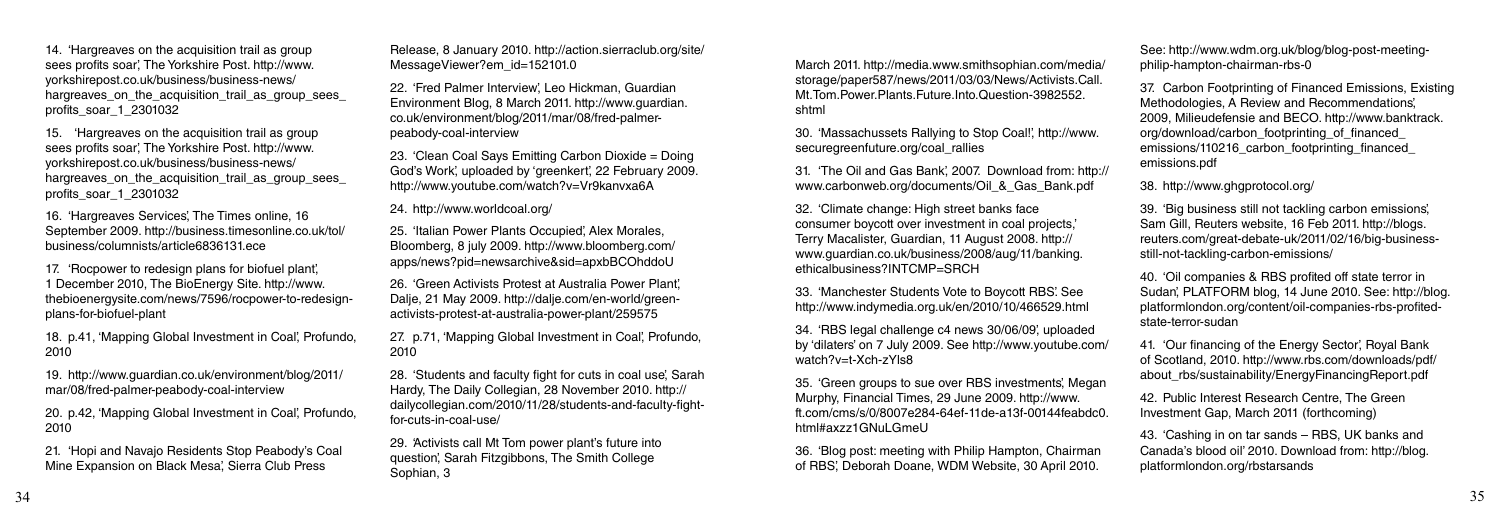Recommendations', 2009, Milieudefensie and BECO. http://www.banktrack.org/download/carbon\_footprinting\_ of financed emissions/110216 carbon footprinting financed\_emissions.pdf

58. 'Cashing in on Tar Sands – RBS, UK banks and Canada's blood oil' 2010. Download from: http://blog. platformlondon.org/rbstarsands

59. The letter can be downloaded from: http://www. banktrack.org/download/bold\_steps\_forward\_towards equator principles that deliver to people and the planet

60. "Our philosophy is to 'Make it happen'", http://www. rbs.co.uk/corporate/banking/g2/expert-industry-teams/ retail-wholesale.ashx

44. 'Cashing in on Tar Sands – RBS, UK banks and Canada's blood oil' 2010. Download from: http://blog. platformlondon.org/rbstarsands

45. 'How RBS funds 'dirty oil', Rob Edwards, Sunday Herald, 22 August 2010. http://www.heraldscotland. com/news/transport-environment/how-rbs-funds-dirtyoil-1.1049758

46. 'How RBS funds 'dirty oil', Rob Edwards, Sunday Herald, 22 August 2010. http://www.heraldscotland. com/news/transport-environment/how-rbs-funds-dirtyoil-1.1049758

47. 'New banking rules should reveal emissions from investment, campaigners say', Allegra Stratton, Guardian, 2 March 2009. http://www.guardian.co.uk/ environment/2009/mar/02/rbs-environmental-regulations

48. 'How RBS funds 'dirty oil', Rob Edwards, Sunday Herald, 22 August 2010. http://www.heraldscotland. com/news/transport-environment/how-rbs-funds-dirtyoil-1.1049758

49. 'Government Spending', The Guardian, 18 October 2010.

50. 'Energy Sector Policy', HSBC, 2010. http:// www.banktrack.org/download/energy\_sector\_ policy\_1/110124\_hsbc\_energy\_sector\_policy.pdf 51. 'Coal Policy', WestLB, 2009. http://www.banktrack. org/download/coal\_policy\_1/100130\_coal\_policy\_west\_ lb.pdf

52. 'Royal BS', Brant Olsen, Rainforest Action Network Blog, 19 August 2010. http://understory.ran. org/2010/08/19/royal-bs/

53. 'Canada's Toxic Tar Sands: The Most Destructive Project on Earth', Environmental Defense, 2008. http:// environmentaldefence.ca/reports/canadas-toxic-tarsands-most-destructive-project-earth

54. 'RBC Environmental Blueprint', Royal Bank of Canada, 2010. http://www.banktrack.org/download/ environmental blueprint/rbc environmental blueprint. pdf Also see response from Rainforest Action Network: http://understory.ran.org/2010/12/22/rbc-takes-a-stepaway-from-tar-sands/

55. 'Energy Sector Guidelines', Dexia, 2008. http:// www.banktrack.org/download/energy\_sector\_ guidelines/20081110\_energy\_sector\_guidelines\_uk.pdf

56. 'Energy Sector Policy', HSBC, 2010. http:// www.banktrack.org/download/energy\_sector\_ policy\_1/110124\_hsbc\_energy\_sector\_policy.pdf

57. Carbon Footprinting of Financed Emissions, Existing Methodologies, A Review and